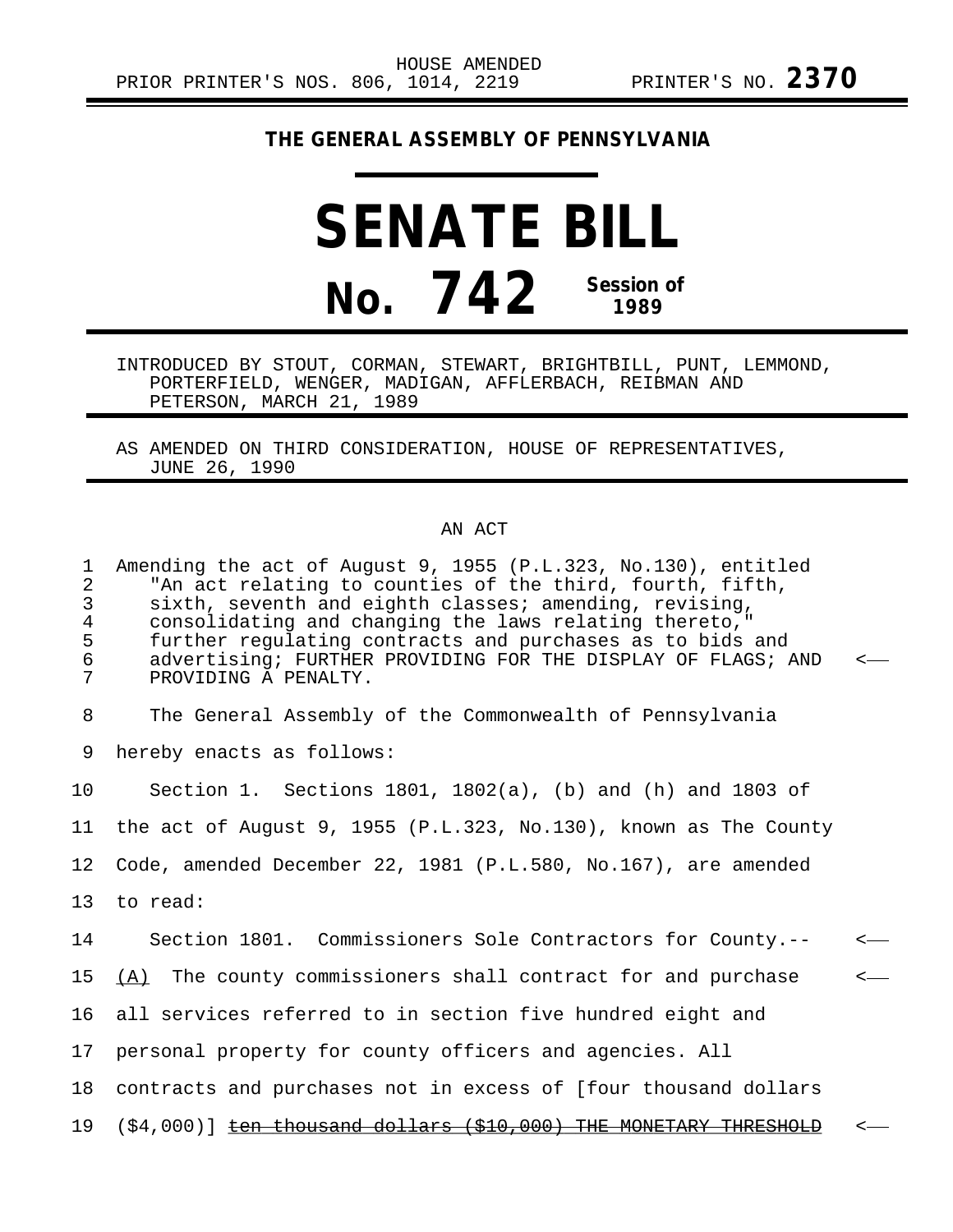| T  | <del>SHALL BE SUBJECT TO SECTION 1802(A.1) AND</del><br><del>ток тне</del><br><del>COUNTY</del> |  |
|----|-------------------------------------------------------------------------------------------------|--|
| 2  | TEN THOUSAND DOLLARS (\$10,000) shall be by note or memorandum,                                 |  |
| 3  | in writing, signed by the county commissioners, or their agent.                                 |  |
| 4  | A copy of all such notes and memorandums and all written                                        |  |
| 5  | contracts shall be filed in the office of the controller, if                                    |  |
| 6  | any, and, if not, then with the chief clerk of the                                              |  |
| 7  | commissioners. The commissioners shall, where possible,                                         |  |
| 8  | anticipate the needs of the NOT, THEN WITH THE CHIEF CLERK OF                                   |  |
| 9  | THE COMMISSIONERS.                                                                              |  |
| 10 | WRITTEN OR TELEPHONIC PRICE QUOTATIONS FROM AT LEAST<br>(B)                                     |  |
| 11 | THREE QUALIFIED AND RESPONSIBLE CONTRACTORS SHALL BE REQUESTED                                  |  |
| 12 | FOR ALL CONTRACTS THAT EXCEED FOUR THOUSAND DOLLARS (\$4,000) BUT                               |  |
| 13 | ARE LESS THAN THE AMOUNT REQUIRING ADVERTISEMENT AND COMPETITIVE                                |  |
| 14 | BIDDING OR, IN LIEU OF PRICE QUOTATIONS, A MEMORANDUM SHALL BE                                  |  |
| 15 | <u>KEPT ON FILE SHOWING THAT FEWER THAN THREE QUALIFIED CONTRACTORS</u>                         |  |
| 16 | EXIST IN THE MARKET AREA WITHIN WHICH IT IS PRACTICABLE TO                                      |  |
| 17 | OBTAIN QUOTATIONS. A WRITTEN RECORD OF TELEPHONIC PRICE                                         |  |
| 18 | <u>OUOTATIONS SHALL BE MADE AND SHALL CONTAIN AT LEAST THE DATE OF</u>                          |  |
| 19 | THE QUOTATION, THE NAME OF THE CONTRACTOR AND THE CONTRACTOR'S                                  |  |
| 20 | REPRESENTATIVE, THE CONSTRUCTION, RECONSTRUCTION, REPAIR,                                       |  |
| 21 | MAINTENANCE OR WORK WHICH WAS THE SUBJECT OF THE QUOTATION AND                                  |  |
| 22 | THE PRICE. WRITTEN PRICE QUOTATIONS, WRITTEN RECORDS OF                                         |  |
| 23 | TELEPHONIC PRICE QUOTATIONS AND MEMORANDA SHALL BE RETAINED FOR                                 |  |
| 24 | A PERIOD OF THREE YEARS.                                                                        |  |
| 25 | (C)<br>THE COMMISSIONERS SHALL, WHERE POSSIBLE, ANTICIPATE THE                                  |  |
| 26 | NEEDS OF THE various officers and agencies of the county and                                    |  |
| 27 | endeavor to purchase in wholesale quantities, where practicable                                 |  |
| 28 | and where savings could be achieved thereby. The commissioners                                  |  |
| 29 | may make contracts and purchases for all purposes expressly or                                  |  |
| 30 | impliedly authorized by law.                                                                    |  |
|    |                                                                                                 |  |

19890S0742B2370 - 2 -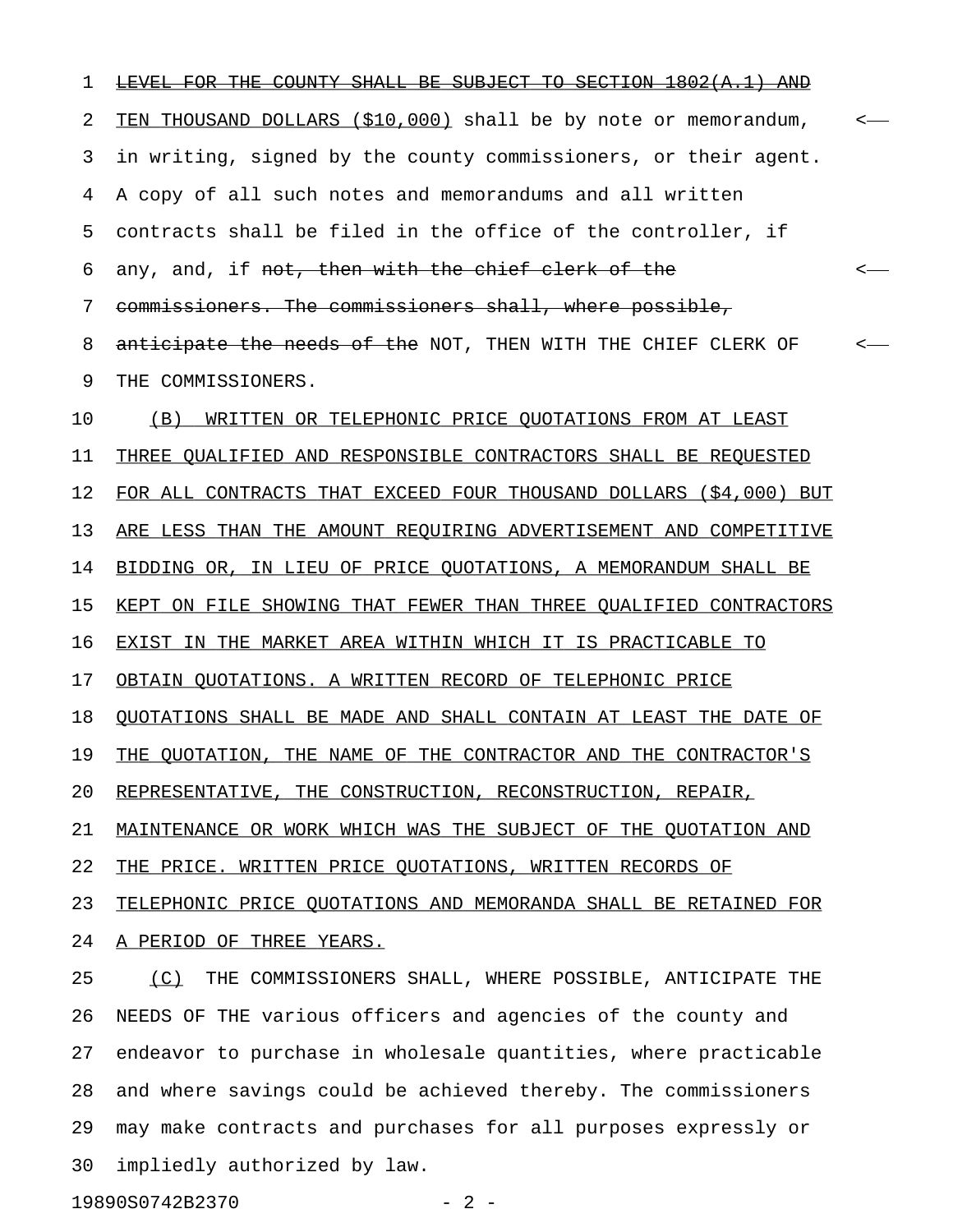1 Section 1802. Contract Procedures; Terms and Bonds; 2 Advertising for Bids.--(a) All contracts for services and 3 personal property where the amount thereof exceeds the sum of 4 [four thousand dollars  $(\$4,000)$ ]  $ten$  thousand dollars  $(\$10,000)$ </u> 5 THE MONETARY THRESHOLD LEVEL FOR THE COUNTY TEN THOUSAND DOLLARS <-6 (\$10,000), shall be written and shall, except as otherwise 7 hereinafter specified, be made by advertising for bids.

 $8$   $\leftrightarrow$   $\{A,1\}$  THE MONETARY THRESHOLD LEVEL ABOVE WHICH COMPETITIVE 9 BIDDING SHALL BE REQUIRED SHALL BE ONE PER CENTUM (1%) OF THE 10 TOTAL OF ALL BUDGETS ADMINISTERED BY THE COUNTY, BUT IN NO CASE 11 SHALL THE MONETARY THRESHOLD BE LESS THAN FOUR THOUSAND DOLLARS

 $12$   $\leftrightarrow$   $($ \$4,000 $)$ , NOR MORE THAN TEN THOUSAND DOLLARS  $($ \$10,000 $)$ .

13 (b) Contracts or purchases in excess of [four thousand 14 dollars (\$4,000)] <del>ten thousand dollars (\$10,000) THE MONETARY</del> <-15 THRESHOLD LEVEL FOR THE COUNTY TEN THOUSAND DOLLARS (\$10,000), <-16 except those hereinafter mentioned, hall not be made except with 17 and from the lowest responsible bidder, after due notice in one 18 newspaper of general circulation, published or circulating in 19 the county, at least three times at intervals of not less than 20 three days where daily newspapers of general circulation are 21 employed for such publication, or in case weekly newspapers are 22 employed then the notice shall be published once a week for two 23 successive weeks. The first advertisement shall be published not 24 less than ten days prior to the date fixed for the opening of 25 bids. The requirements of this subsection need not be followed 26 in cases of emergency, but in such cases the actual emergency 27 shall be declared and stated by resolution of the commissioners. 28 \* \* \*

29 (h) The contracts or purchases made by the commissioners 30 involving an expenditure of over [four thousand dollars 19890S0742B2370 - 3 -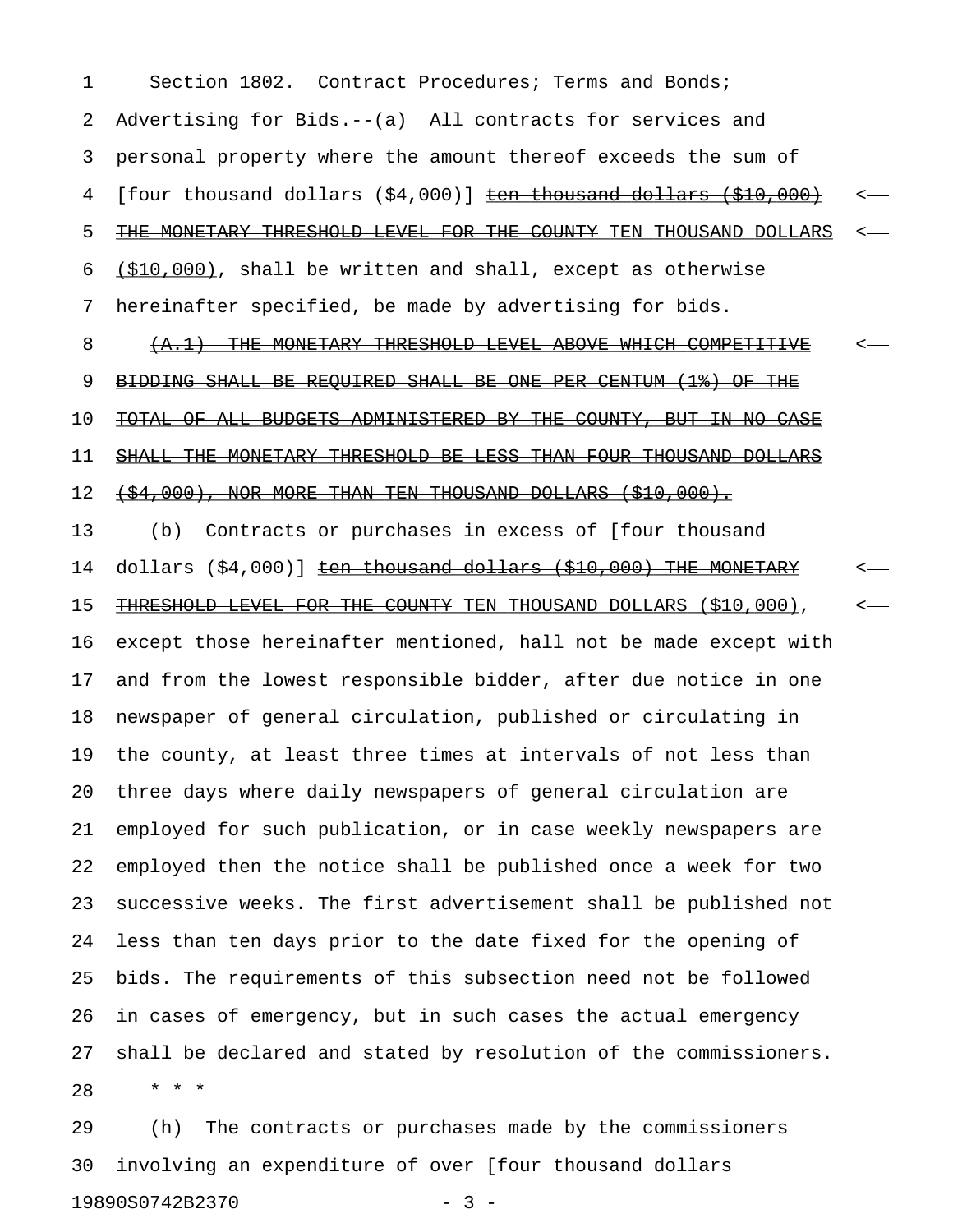$1$  (\$4,000)] ten thousand dollars (\$10,000)] THE MONETARY THRESHOLD < 2 LEVEL FOR THE COUNTY TEN THOUSAND DOLLARS (\$10,000) which shall <-3 not require advertising or bidding, as hereinbefore provided, 4 are as follows:

5 (1) Those for maintenance, repairs or replacements for 6 water, electric light, or other public works of the county where 7 they do not constitute new additions, extensions or enlargements 8 of existing facilities and equipment. A bond may be required by 9 the commissioners as in other cases for work done.

10 (2) Those made for improvements, repairs and maintenance of 11 any kind, made or provided by the county through its own 12 employes. This shall not apply to construction materials used in 13 a street improvement.

14 (3) Those where particular types, models or pieces of new 15 equipment, articles, apparatus, appliances, vehicles or parts 16 thereof, are desired by the commissioners, which are patented 17 and manufactured or copyrighted products.

18 (4) Those involving any policies of insurance or surety 19 company bonds, those made for public utility service under 20 tariffs on file with the Pennsylvania Public Utility Commission, 21 those made with another political subdivision, the Commonwealth 22 of Pennsylvania, the Federal Government, any agency of the 23 Commonwealth or the Federal Government or any municipal 24 authority, including the sale, leasing or loan of any supplies 25 or materials by the Commonwealth or the Federal Government or 26 their agencies, but the price thereof shall not be in excess of 27 that fixed by the Commonwealth, or the Federal Government, or 28 their respective agencies.

29 (5) Those involving services of members of the medical or 30 legal profession, registered architects, engineers, certified 19890S0742B2370 - 4 -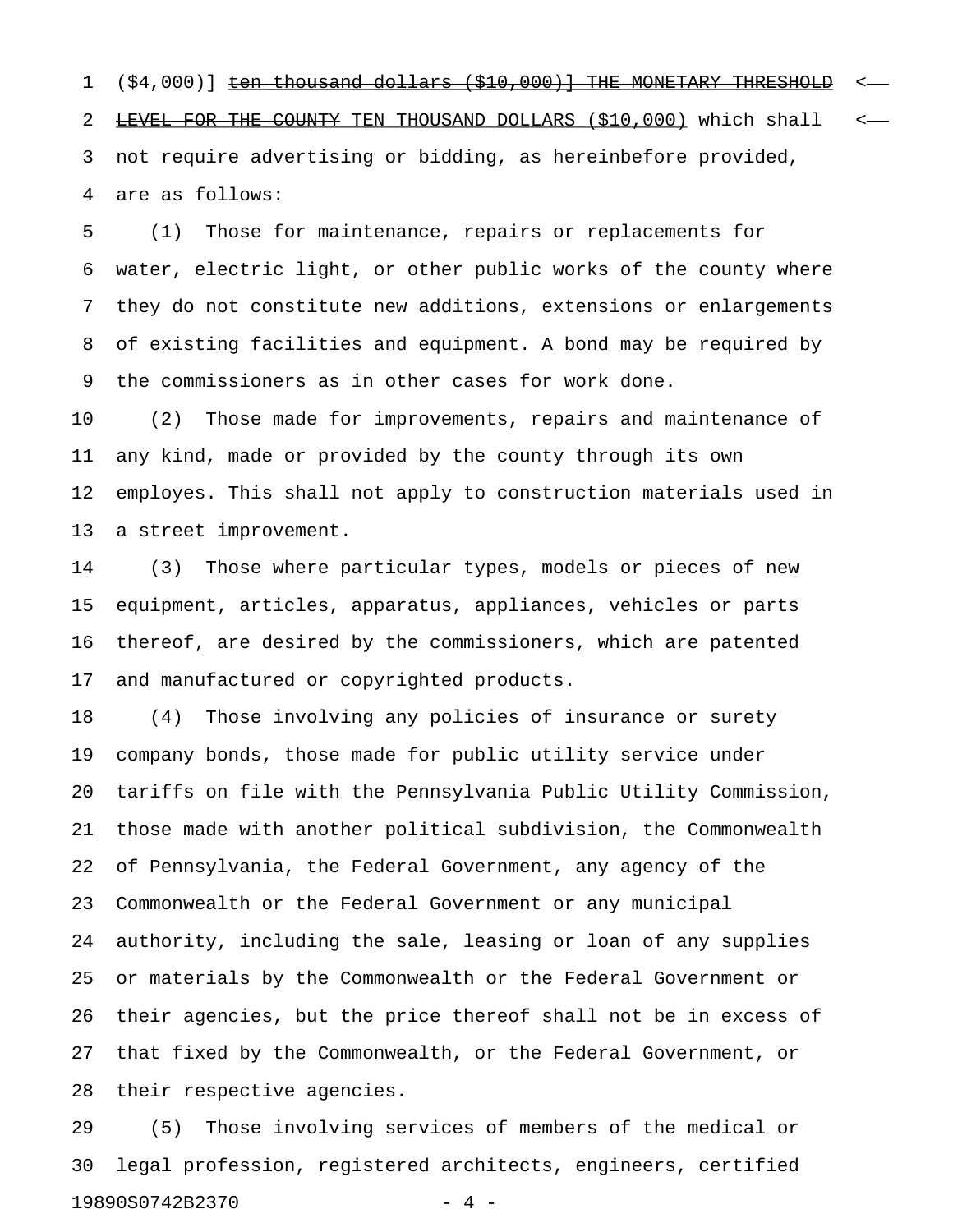1 public accountants or other personal services involving 2 professional expert advice.

3 (6) Those involving contracts entered into by nonprofit 4 cooperative hospital service associations for hospitals and 5 nursing homes which are part of the institutional district or 6 which are owned by the county; operated by the county; or 7 affiliated with the county by the purchasing of, or 8 participating in contracts for, materials, supplies and

9 equipment.

10 \* \* \*

11 Section 1803. Evasion of Advertising Requirements.--(A) No <-12 commissioner or commissioners shall evade the provisions of 13 section one thousand eight hundred two of this act, as to 14 advertising for bids or purchasing or contracting for services 15 and personal properties piece-meal, for the purpose of obtaining 16 prices under [four thousand dollars (\$4,000)] <del>ten thousand</del> <-17 dollars (\$10,000) THE MONETARY THRESHOLD LEVEL FOR THE COUNTY  $\sim$ 18 TEN THOUSAND DOLLARS (\$10,000) upon transactions which should in <-19 the exercise of reasonable discretion and prudence be conducted 20 as one transaction amounting to more than [four thousand dollars 21 (\$4,000)] <del>ten thousand dollars (\$10,000) THE MONETARY THRESHOLD</del> <-22 <del>LEVEL FOR THE COUNTY</del> TEN THOUSAND DOLLARS (\$10,000). This  $\sim$ 23 provision is intended to make unlawful the practice of evading 24 advertising requirements by making a series of purchases or 25 contracts each for less than the advertising requirement price, 26 or by making several simultaneous purchases or contracts each 27 below said price, when in either case the transaction involved 28 should have been made as one transaction for one price. Any 29 county commissioners who so vote in violation of this provision 30 and who know that the transaction upon which they so vote is or 19890S0742B2370 - 5 -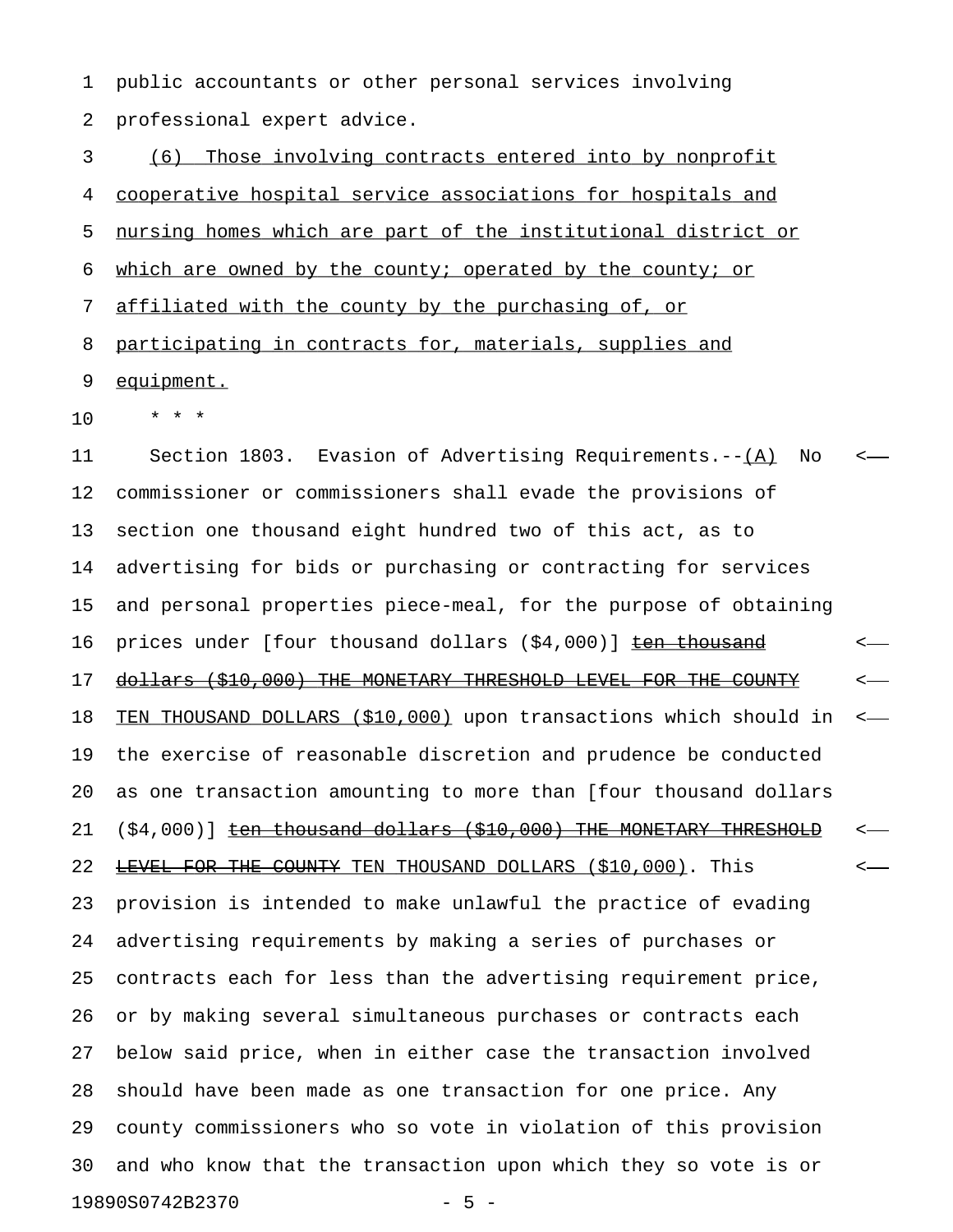1 ought to be a part of a larger transaction and that it is being 2 divided in order to evade the requirements as to advertising for 3 bids shall be, jointly and severally, subject to surcharge for 4 any loss sustained. Wherever it shall appear that a commissioner 5 may have voted in violation of this section, but the purchase or 6 contract on which he so voted was not approved by the board of 7 county commissioners, this section shall be inapplicable.

8 (B) ANY COUNTY COMMISSIONER WHO VOTES TO UNLAWFULLY EVADE 9 THE PROVISIONS OF SECTION ONE THOUSAND EIGHT HUNDRED TWO OF THIS 10 ACT AND WHO KNOWS THAT THE TRANSACTION UPON WHICH HE SO VOTES IS 11 OR OUGHT TO BE A PART OF A LARGER TRANSACTION AND THAT IT IS 12 BEING DIVIDED IN ORDER TO EVADE THE REQUIREMENTS AS TO 13 ADVERTISING FOR BIDS, COMMITS A MISDEMEANOR OF THE THIRD DEGREE 14 FOR EACH CONTRACT ENTERED INTO AS A DIRECT RESULT OF THAT VOTE. 15 THIS PENALTY SHALL BE IN ADDITION TO ANY SURCHARGE WHICH MAY BE 16 ASSESSED PURSUANT TO SUBSECTION (A).

17 Section 2. Sections 2317 and 2670 SECTION 2317 of the act,  $\sim$ 18 amended December 22, 1981 (P.L.580, No.167),  $\frac{1}{2}$  are IS amended to  $\leftarrow$ 19 read:

20 Section 2317. Separate Bids for Plumbing, Heating,

21 Ventilating, Electrical Work, Elevators and Moving Stairs.--In 22 the preparation of specifications for the erection, construction 23 and alteration of any public building, when the entire cost of 24 such work shall exceed [four thousand dollars  $(\$4000)$ ]  $\frac{\text{teen}}{\text{teen}}$  < 25 thousand dollars (\$10,000) THE MONETARY THRESHOLD LEVEL FOR THE <-26 COUNTY TEN THOUSAND DOLLARS (\$10,000) the architect, engineer or < 27 other person preparing such specifications shall prepare only 28 the following separate specifications: (1) plumbing, (2) 29 heating, (3) ventilating, (4) electrical work, (5) elevators and 30 moving stairs, and (6) one complete set of specifications for 19890S0742B2370 - 6 -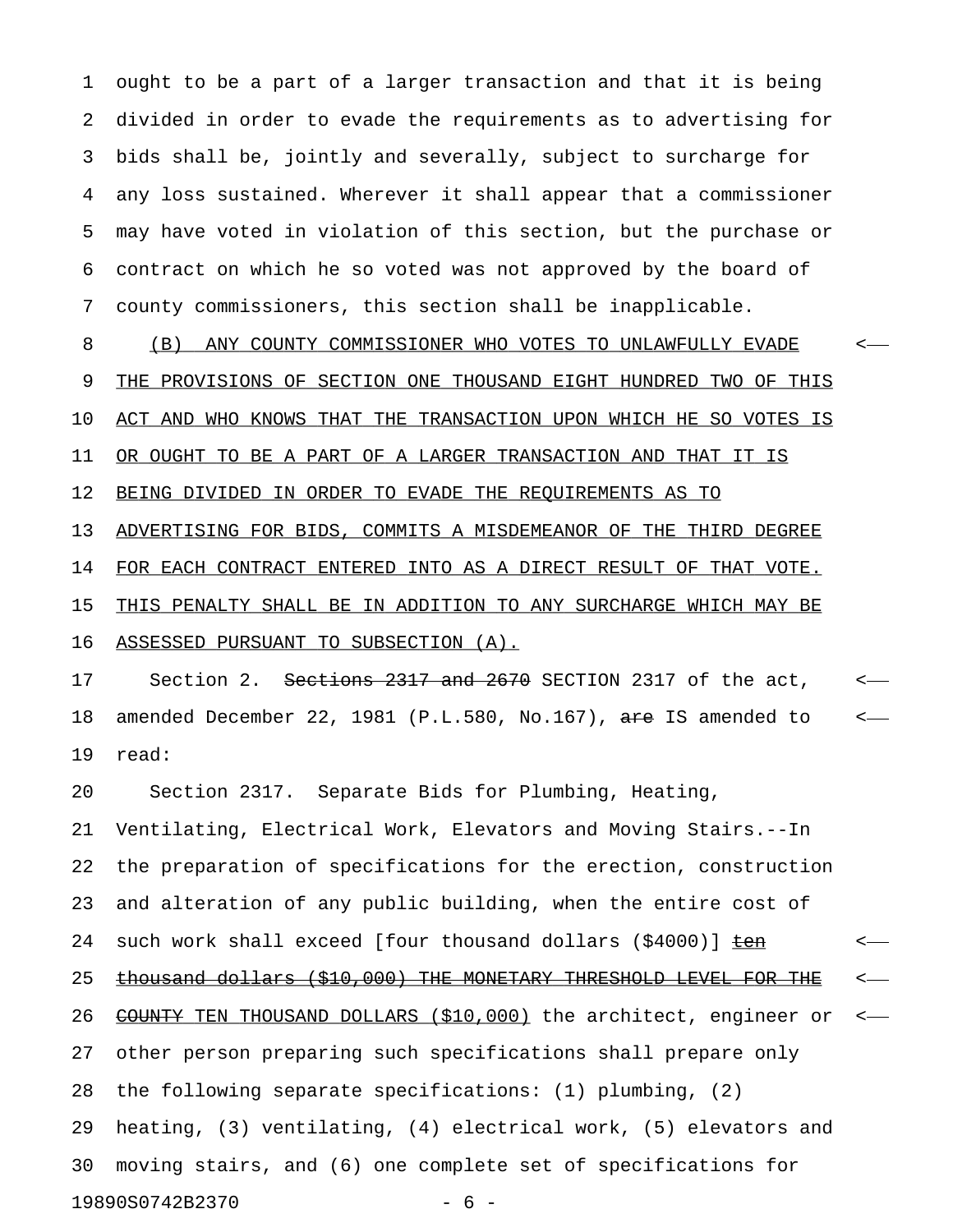1 all the other work to be done in such erection, construction and 2 alteration. The board of commissioners shall receive separate 3 bids upon each of the said branches of work and award the 4 contract for the same to the lowest responsible bidder for each 5 of said branches, including the balance of the work in addition 6 to the plumbing, heating, ventilating and electrical work, and 7 elevators and moving stairs. Where it is desired to install an 8 air conditioning unit, the heating and ventilating so involved 9 may be regarded as one branch of work having only one set of 10 specifications, and bids may be received and a contract awarded 11 thereon, as hereinbefore provided.

12 SECTION 3. SECTION 2327 OF THE ACT IS AMENDED TO READ: < 13 SECTION 2327. DISPLAY OF MUNICIPAL FLAGS ON COUNTY BUILDINGS 14 AUTHORIZED.--IT SHALL BE LAWFUL TO DISPLAY THE FLAG OF ANY 15 COUNTY, CITY, BOROUGH OR OTHER MUNICIPALITY IN THE COMMONWEALTH 16 OR THE OFFICIAL POW/MIA FLAG ON THE PUBLIC BUILDINGS OR GROUNDS 17 OF ANY COUNTY.

18 SECTION 4. SECTION 2670 OF THE ACT, AMENDED DECEMBER 22, 19 1981 (P.L.580, NO.167), IS AMENDED TO READ:

20 Section 2670. Building or Repair of Bridges.--In addition to 21 the provisions of Articles XVIII and XXIII of this act relating 22 to contracting for services and personal property, whenever the 23 county commissioners propose to build or repair a bridge at a 24 cost in excess of [four thousand dollars (\$4000)] **ten thousand** < 25 dollars (\$10,000) THE MONETARY THRESHOLD LEVEL FOR THE COUNTY  $\sim$ 26 TEN THOUSAND DOLLARS (\$10,000) their advertisements for bids  $\leftarrow$ 27 shall contain the description of the repairs, or designs of the 28 kind of bridge, required. When the contract is for the building 29 of a bridge, the designs and specifications therefor, or a copy 30 thereof, shall be kept in the office of the county 19890S0742B2370 - 7 -